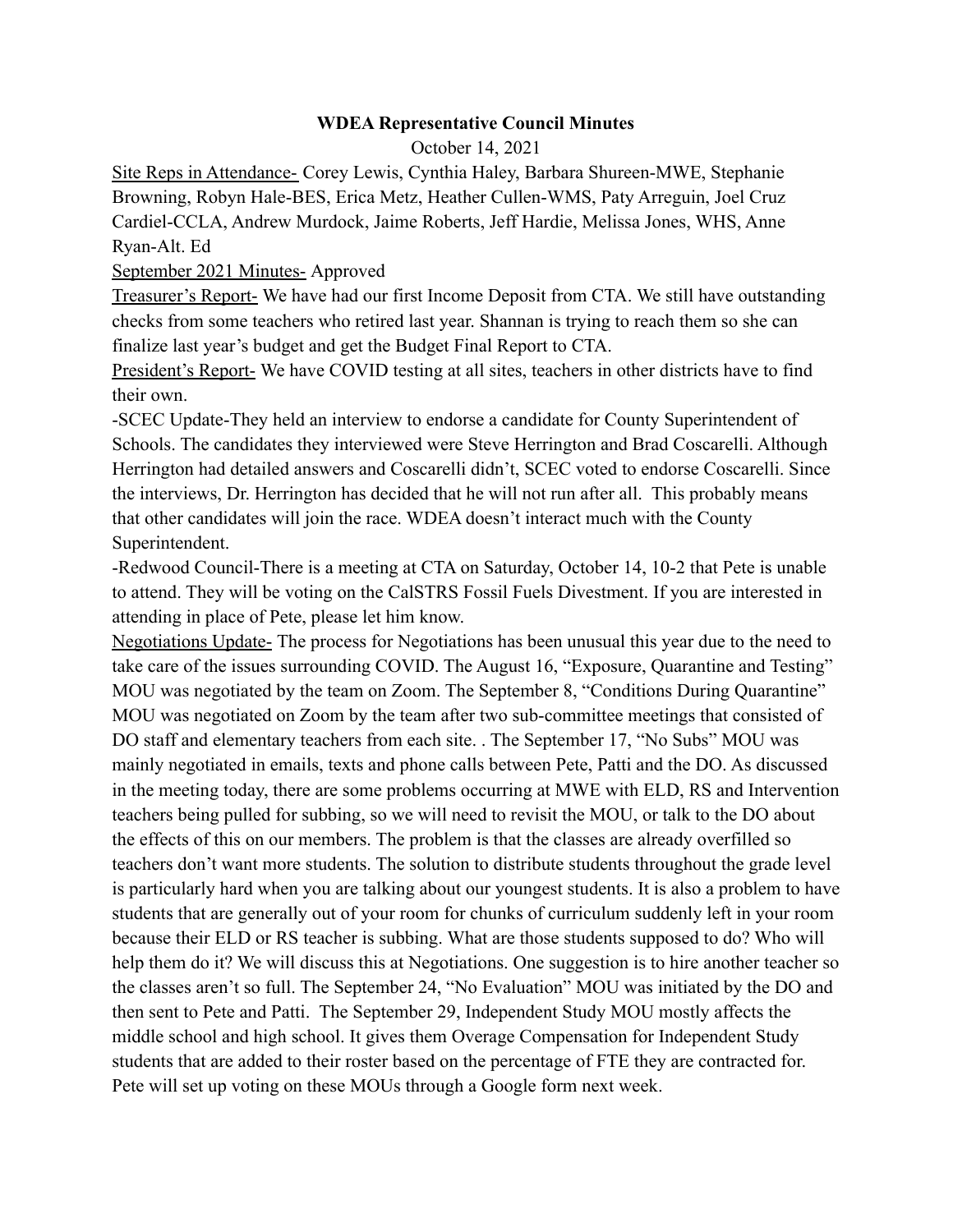-COVID questions-Much of what is happening surrounding COVID procedures is mandated by the state or public health. If members have questions, they should talk to Pete Sullivan. There is a question about saliva vs. nasal testing that Pete will follow up on with Pete Sullivan. There was a question about if the district was going to revisit the mask mandate. This is the kind of question that should be asked of Pete Sullivan.

-Our first regular Negotiation session will take place on November 1.

Dues Vote- We have been talking about the need to raise our dues for a couple of years but when COVID hit, we had other, more pressing issues to deal with. Your Executive Board is proposing an increase to member dues beginning with the 2021-2022 school year for the following reasons:

- 1. The amount we currently charge for dues does not meet the minimum amount needed to qualify for CTA support if we needed to go to arbitration. According to CTA, our dues need to be \$180 per year in order to meet their minimum requirements. Our annual dues this year are \$121. We would like to raise dues \$6.00 per month this year. After that, we would raise dues, as required, to stay abreast of the minimum amount needed to qualify for arbitration.
- 2. The last dues increase for WDEA was \$2.00 per month in 2015. This was \$20 per year.
- 3. When compared to similar sized districts, we are far below what they pay. Our current annual dues is \$121. Sonoma Valley members pay \$230 and Rohnert Park-Cotati dues are \$242 annually.
- 4. We have had enough of an operating budget in the past to fund our stipends, programs and other expenses as they arise. This is no longer the case. For example, we are unable to fund Membership Engagement and Appreciation activities. Also, we are unable to help members attend conferences.

Although your Bargaining Team does not see a need for arbitration now, there is change at the district level and on the team happening and we could find ourselves in need of help from CTA in the future.

## Open Stipend Positions-

WDEA has the following positions that we are looking for people to fill:

- 1. Membership Chair-this position is responsible for making sure teachers that are new to our district have received their CTA Membership form and filled it out. In most cases, the DO gives them the form, they turn it in to the DO and the DO sends you the copy for our files and the one that goes to CTA. This person takes care of any problems that might arise due to CTA not having the correct information or members forgetting to fill out and turn in the form. It is not a labor intensive position, most of the work takes place in the first two months of the school year. Stipend: \$250
- 2. Scholarship Chair-this position is responsible for sending out the flyer for the WDEA Scholarship for site reps to send to their members. Once people send in the form to apply for the scholarship, the Chair checks to make sure that they are a child of a WDEA Member. Then you let the Treasurer know where to send the check. Stipend: \$250